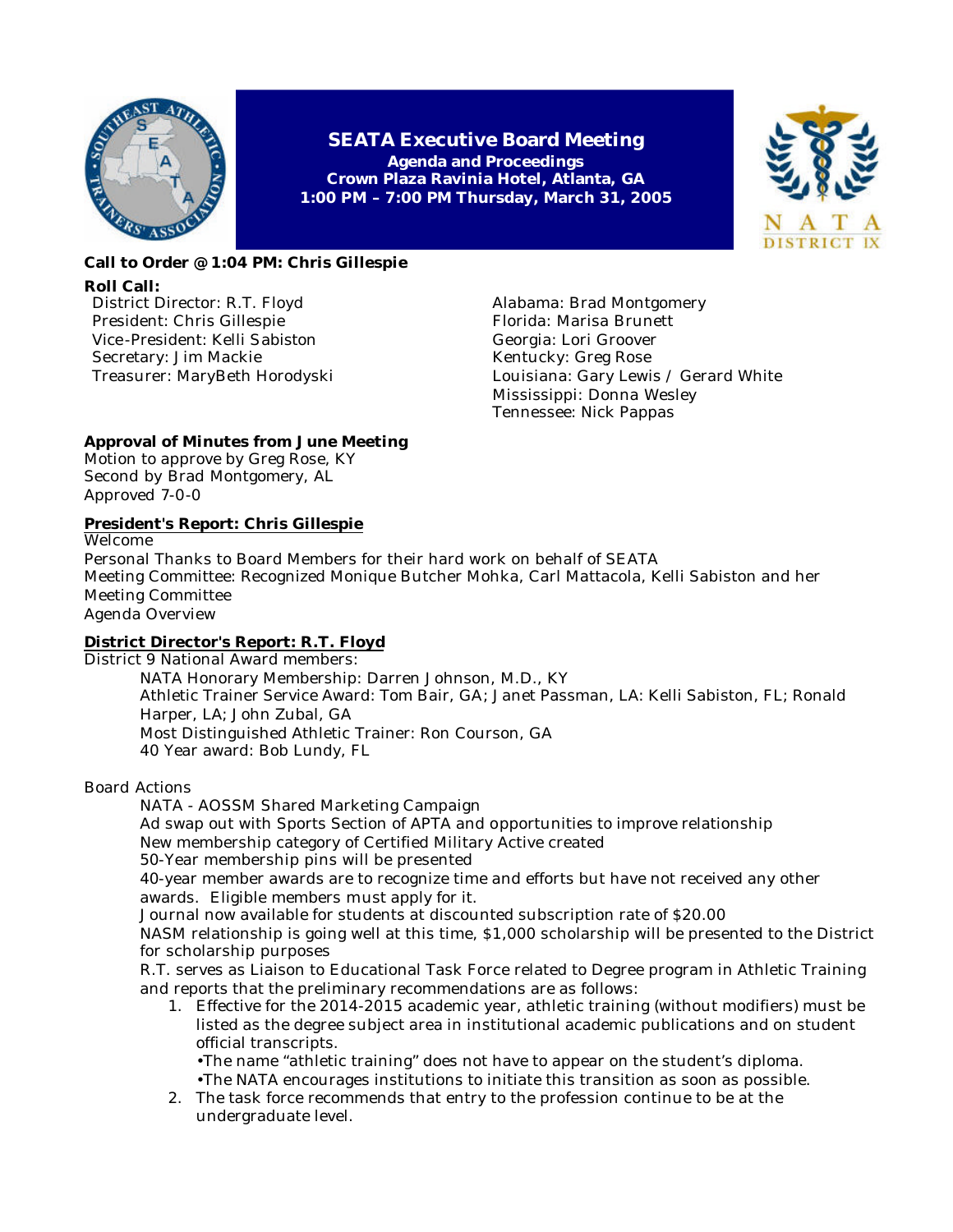3. More dialog needs to occur on how to achieve better communication and coordination between accredited undergraduate and advanced master's education programs.

NATA Political Action Committee formed, more info at NATAPAC.ORG

Discussion was held regarding sources of funds for PAC

Membership issues

Cary Berthelot & Larry D'Antoni have been named as Co-Host Committee Chairs for the NATA 2006 Clinical Symposium in New Orleans:

NATA Membership Dues Increase proposal

Nick Pappas, TN: Motion to table the motion to approve a national dues increase by \$10.00 for on line payment and \$15.00 for non on-line payment until June Meeting, more input is requested from the membership at this time. Seconded: Gerard White, LA Action: Motion tabled until June Executive Board Meeting

#### NATA Mission Statement Revision

"To enhance the quality of healthcare provided by certified athletic trainers and to advance the athletic training profession" Motion to accept Mission Statement as read: Greg Rose, KY Seconded: Donna Wesley, MS Approved: 7-0-0

#### SEATA Mission Statement

Nick Pappas, Marisa Brunett, Greg Rose task force report Refer to preliminary documents which will be reviewed by State Presidents and SEATA office rs by May 1 and who will return their final recommendations to the Executive Board by May 15 for further deliberation and for final action the June Meeting.

#### SEATA Strategic Planning

Discussion of a need to have a separate meeting for review and planning Discussion of video conferencing for additional meetings Nick will look at possibilities to present at June meeting Everyone is asked to check on video conferencing in your location

#### SEATA Policy & Procedure Manual

R.T. distributed draft for review by the Executive Board Committee Liaisons are requested to seek input from Committee chairs and forward changes to R.T. and Committee Liaison by June 1 who will attempt to incorporate suggestions and provide for final acceptance at June Board Meeting

SEATA Committee Reports Leadership Directory distributed

# NATA Committee Reports

Liaisons responsibilities discussed

Membership retention & recruitment efforts

Consider the idea of adding membership charge (\$177.00) to non-NATA members for annual meeting registration. Jim & MaryBeth will review options of adding cost to registration fee, survey other districts, and make a report at June meeting

Break 2:50PM – 3:00PM

## **Vice President's Report: Kelli Sabiston**

- Kelli announced that she has moved to North Carolina and is resigning her position at this time but will remain in her responsibilities until special election is completed.
- SEATA meeting planning summary: everything is going well at this time, there is concern with lower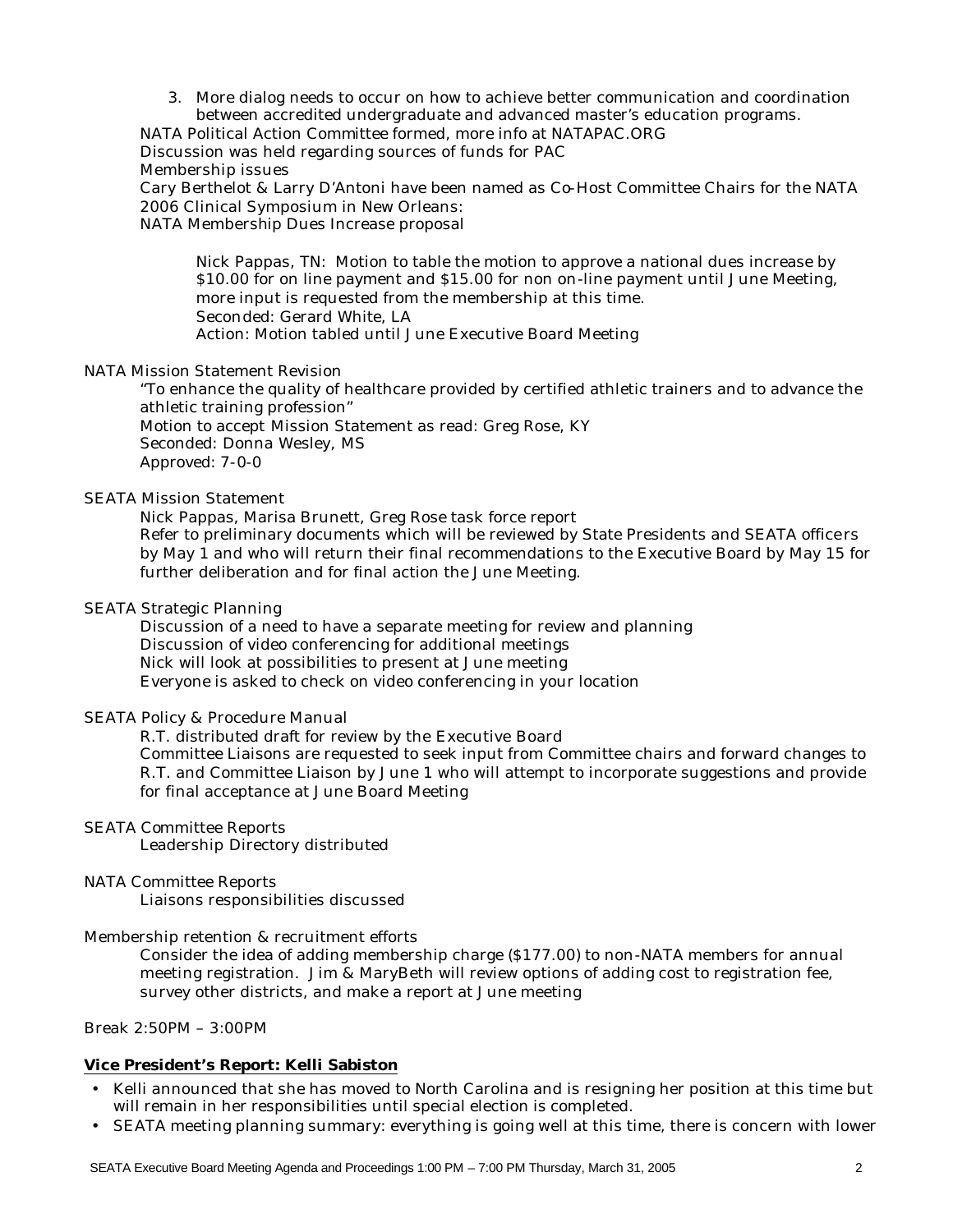numbers but this has been discussed and is a national trend.

- Jeff Van Note will be keynote speaker at our Presidential Lecture
- NATA Hall of Fame Members now receive registration waiver and personalized name badges
- Site selection for future meetings discussed and members are pleased with location and costs. Will continue to look at the possibility of rotating to another state once every 3-4 years.
- Expressed communication concerns regarding membership. Recommended a once per year mailout of Newsletter and Registration for Annual Meeting Information
- Suggests review of Committee funding options to improve their functions.

## **Secretary's Report: Jim Mackie**

- Hole punching responsibilities distributed
- Future Elections: Timeline for elections for District Director, President, & Treasurer whose terms are complete in '06 was presented.
- Special election for Vice -President (need for completion of term) Motion to contract an Accounting firm to establish relationship for voting accountability Second: Marisa Brunett, FL Discussion Approved: 7-0-0
- Secretary is asked to establish written guidelines for accountability procedures to be reviewed by Executive Board. Provide CPA with Member list and Member numbers.
- Kelli is asked to continue with her responsibilities through June Meeting
- Development of Election Committee
	- Motion by Nick Pappas, TN: The President will name a committee to be chosen from state presidents for the purpose of nominations and elections and one person to be chosen named chair from that group.

Second: Marisa Brunett, FL Approved: 7-0-0 Action Item:

Lori Groover, Chair, Donna Wesley, & Brad Montgomery were selected for the committee • Discussion of term limits for Secretary & Treasurer

- Motion to not consider any changes in term limits: Nick Pappas, TN Second: Greg Rose, KY Approved: 7-0-0
- Request the approval of funding for Registration Chairperson to attend Annual Meeting Motion to approve: Marisa Brunett, FL Seconded: by Nick Pappas, TN Approval: 7-0-0

Jim Thornton of the NASM stopped by to report on relationship with the NATA and donation of \$1,000 Scholarship for District 9. Two Masters level scholarships will be offered to the NATA this summer.

### **Treasurer's Report: MaryBeth Horodyski**

Financial Report as of 1-1-05 / 12-31-05 Checking \$45,061.68 Individual state reports distributed Savings \$7,096.56 (12-31-04) Investments \$189,995.29 (2-25-05)

District IX – our investments are in strong status at this time and we are also incompliance with recommendations to have secondary recovery funds available. (We are one of three districts who meet this recommendation)

Atlanta Falcons – Jerry Rhea Scholarship will be promoted through the NATAREF.

Jim Gallaspy scholarship: SEATA is receiving \$500.00 from Alumni group annually

NASM Scholarship: The NASM will provide \$1,000.00 to the district for a scholarship. This will be an annual scholarship.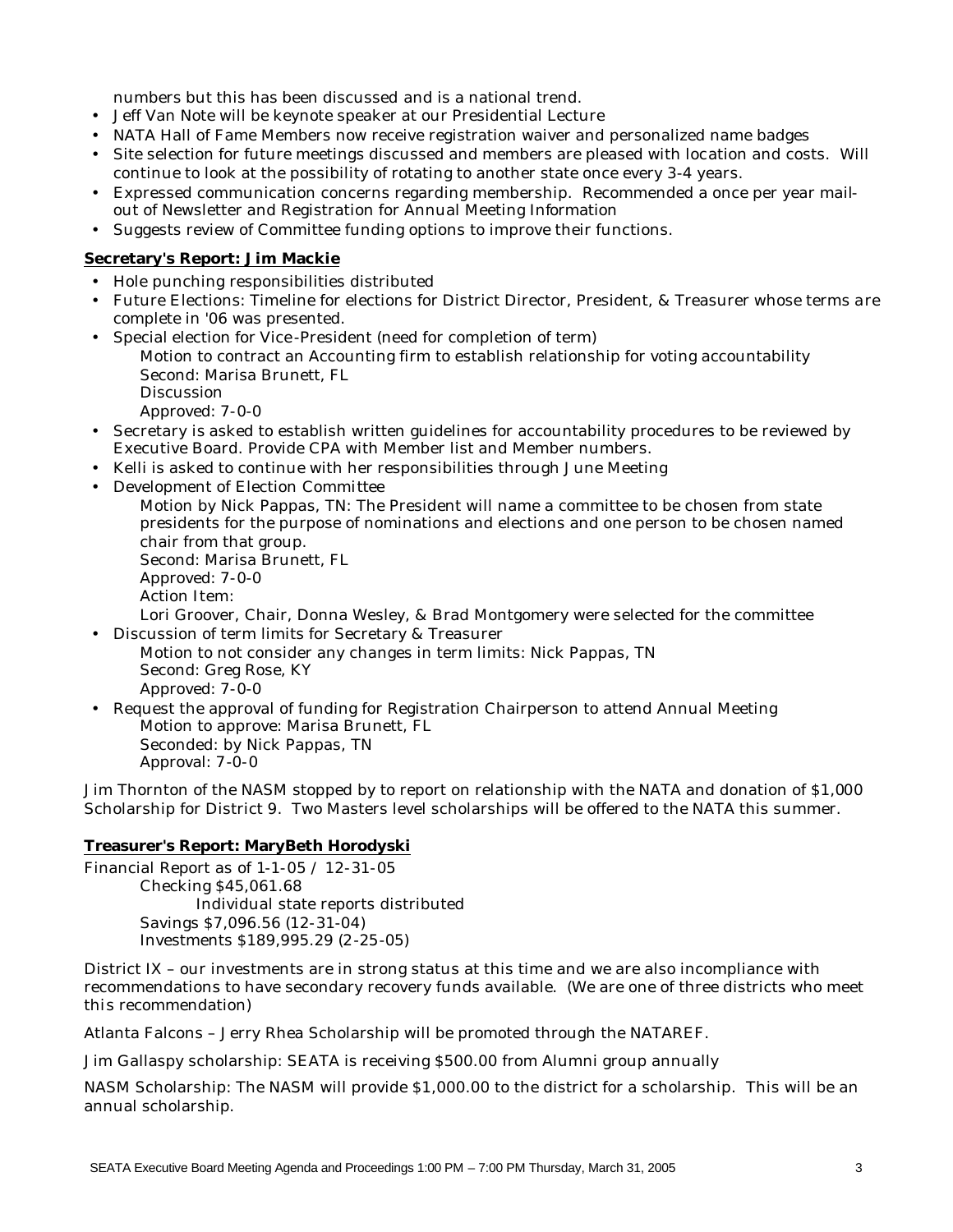States may not have a separate Job Listing and receive funds from career center funds as well as a link on the NATA website to the state website. The exception to this is if the state guarantees that it only lists those that are on the NATA career website.

- Emails There is a 10% bounce rate at the NATA level of wrong e-mails About 75% of NATA members provide email addresses for use
- There is a new computer program at the NATA for membership dues and tracking. Members are encouraged to pay on-line (discount) New state reports are being provided to the Treasurers on MS Excel
- CEU issues: The BOC is supportive of hole punching method SEATA currently uses.

Sponsorship money from the NATA will be sent to the District in May 2005.

#### **State Reports: deferred until members meeting**

| Alabama  | Louisiana   |
|----------|-------------|
| Florida  | Mississippi |
| Georgia  | Tennessee   |
| Kentucky |             |

#### **New Business**

• District Dues Increase: MaryBeth Horodyski Last increase in District dues was 30 years ago. Operation costs have increased annually and there is a need to maintain our financial responsibilities

Request State Presidents to survey membership by state regarding a request for dues increase of \$10.00 for Certified / non-certified students (\$10.00 to state & \$10.00 to District) and increase of \$10.00 for Certified Members (\$8.00 District & \$2.00 State), total of \$20.00. The table below outlines the current and proposed changes. State Presidents will be asked to provide a report and vote at the June meeting.

|                    | <b>Current</b>      | <b>Suggested</b>    | <b>Current</b> | <b>Suggested student</b> |
|--------------------|---------------------|---------------------|----------------|--------------------------|
|                    | certified/associate | certified/associate | student        |                          |
| <b>To NATAREF</b>  | \$5.00              | \$5.00              | \$0.00         | \$0.00                   |
| To states          | \$25.00             | \$27.00             | \$5.00         | \$10.00                  |
| <b>Remain with</b> | \$12.00             | \$20.00             | \$5.00         | \$10.00                  |
| <b>SEATA</b>       |                     |                     |                |                          |
| <b>TOTAL</b>       | \$42.00             | \$52.00             | \$10.00        | \$20.00                  |

#### **SEATA dues breakdown**

- Member request for athletic training item contributions for the History & Archives Committee; R.T. Floyd
- SEATA Student Leadership & Representation Concept discussed by R.T. Floyd
- SEATA Newsletter Format & Mailings; R.T. Floyd Defer any mailings at this time secondary to cost
- Postcards to improve communication to those without email; R.T. Floyd Cost savings noted in using usps.com service
- Request the approval for purchase for a new computer for Secretary and portable printer for the Treasurer: Jim Mackie
	- Motion by Marisa Brunett, FL to approve purchase of new computer and portable printer Second: Brad Montgomery, AL
	- Approved 7-0-0
- Approval of conference call for Ethnic Diversity Committee through TelCom & set up with NATA: R.T. Floyd. Approved 7-0-0-0 Motion by Greg Rose, KY; Second, Lori Groover, GA

## **Old Business**

• Exchange of Meeting planner or District Director with District I & II; R.T. Floyd Tabled for further discussion but agreed it is a good concept